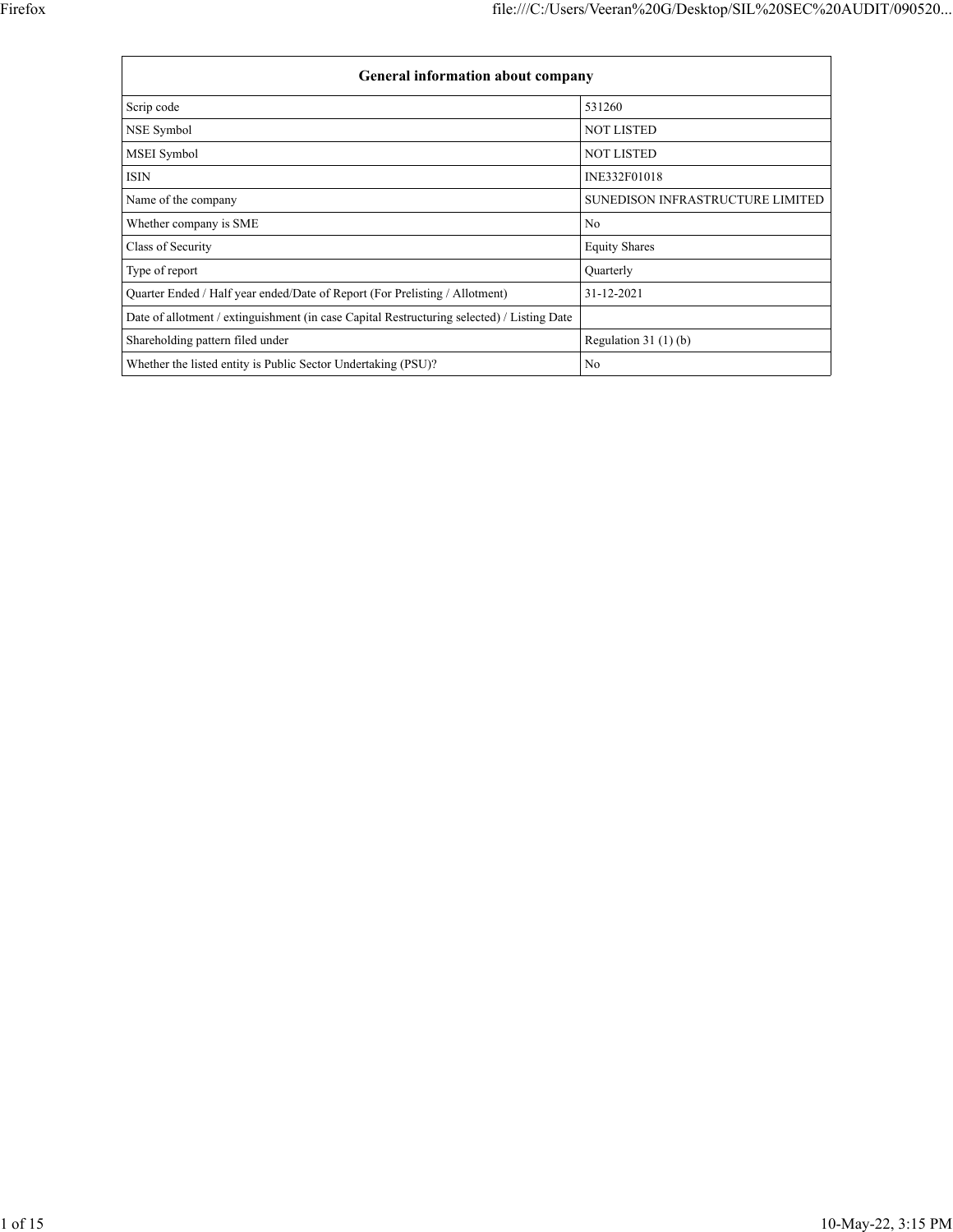|                | <b>Declaration</b>                                                                        |                |                                |                       |                            |  |  |  |  |  |
|----------------|-------------------------------------------------------------------------------------------|----------------|--------------------------------|-----------------------|----------------------------|--|--|--|--|--|
| Sr.<br>No.     | Particular                                                                                | Yes/No         | Promoter and<br>Promoter Group | Public<br>shareholder | Non Promoter-Non<br>Public |  |  |  |  |  |
|                | Whether the Listed Entity has issued any partly paid up<br>shares?                        | N <sub>o</sub> | N <sub>o</sub>                 | No                    | N <sub>o</sub>             |  |  |  |  |  |
| $\overline{c}$ | Whether the Listed Entity has issued any Convertible<br>Securities?                       | N <sub>o</sub> | N <sub>o</sub>                 | N <sub>o</sub>        | N <sub>0</sub>             |  |  |  |  |  |
| 3              | Whether the Listed Entity has issued any Warrants?                                        | N <sub>o</sub> | N <sub>o</sub>                 | N <sub>o</sub>        | N <sub>o</sub>             |  |  |  |  |  |
| $\overline{4}$ | Whether the Listed Entity has any shares against which<br>depository receipts are issued? | N <sub>o</sub> | N <sub>o</sub>                 | N <sub>0</sub>        | N <sub>0</sub>             |  |  |  |  |  |
| 5              | Whether the Listed Entity has any shares in locked-in?                                    | N <sub>o</sub> | N <sub>o</sub>                 | N <sub>o</sub>        | No.                        |  |  |  |  |  |
| 6              | Whether any shares held by promoters are pledge or<br>otherwise encumbered?               | N <sub>0</sub> | N <sub>0</sub>                 |                       |                            |  |  |  |  |  |
| 7              | Whether company has equity shares with differential<br>voting rights?                     | N <sub>o</sub> | N <sub>o</sub>                 | N <sub>0</sub>        | N <sub>0</sub>             |  |  |  |  |  |
| 8              | Whether the listed entity has any significant beneficial<br>owner?                        | N <sub>o</sub> |                                |                       |                            |  |  |  |  |  |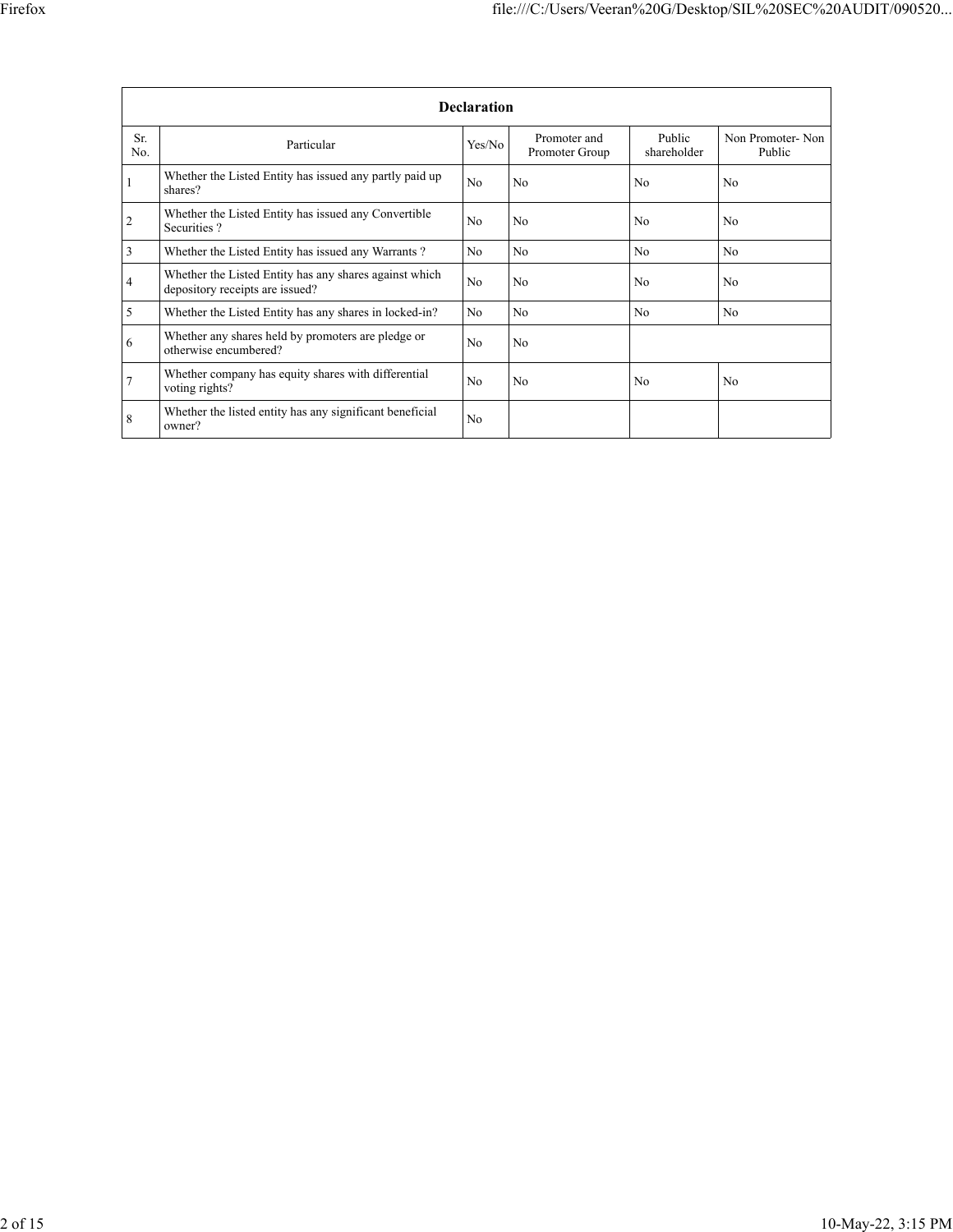|                 | Table I - Summary Statement holding of specified securities |                                                              |                             |                       |                           |                                                  |                                                                          |                |               |                           |                     |  |
|-----------------|-------------------------------------------------------------|--------------------------------------------------------------|-----------------------------|-----------------------|---------------------------|--------------------------------------------------|--------------------------------------------------------------------------|----------------|---------------|---------------------------|---------------------|--|
|                 |                                                             | No. of<br>Nos. Of<br>fully paid<br>shareholders<br>up equity | No. Of<br>Partly<br>paid-up | No. Of<br>shares      | Total nos.<br>shares held | Shareholding as<br>a % of total no.<br>of shares | Number of Voting Rights held in each<br>class of securities (IX)         |                |               |                           |                     |  |
| Category<br>(1) | Category of<br>shareholder                                  |                                                              | shares                      | equity                | underlying<br>Depository  | $(VII) =$<br>$(IV)+(V)+$                         | (calculated as<br>per SCRR,<br>1957) (VIII) As<br>$a\%$ of<br>$(A+B+C2)$ |                |               | No of Voting (XIV) Rights | Total as a          |  |
|                 | (II)                                                        | (III)                                                        | held $(IV)$                 | shares<br>held<br>(V) | Receipts<br>(VI)          | (VI)                                             |                                                                          | Class<br>eg: X | Class<br>eg:y | Total                     | $%$ of<br>$(A+B+C)$ |  |
| (A)             | Promoter &<br>Promoter<br>Group                             | $\overline{2}$                                               | 3367425                     |                       |                           | 3367425                                          | 75                                                                       | 3367425        |               | 3367425                   | 75                  |  |
| (B)             | Public                                                      | 888                                                          | 1122475                     |                       |                           | 1122475                                          | 25                                                                       | 1122475        |               | 1122475                   | 25                  |  |
| (C)             | Non<br>Promoter-<br>Non Public                              |                                                              |                             |                       |                           |                                                  |                                                                          |                |               |                           |                     |  |
| (C1)            | <b>Shares</b><br>underlying<br><b>DRs</b>                   |                                                              |                             |                       |                           |                                                  |                                                                          |                |               |                           |                     |  |
| (C2)            | Shares held<br>by<br>Employee<br>Trusts                     |                                                              |                             |                       |                           |                                                  |                                                                          |                |               |                           |                     |  |
|                 | Total                                                       | 890                                                          | 4489900                     |                       |                           | 4489900                                          | 100                                                                      | 4489900        |               | 4489900                   | 100                 |  |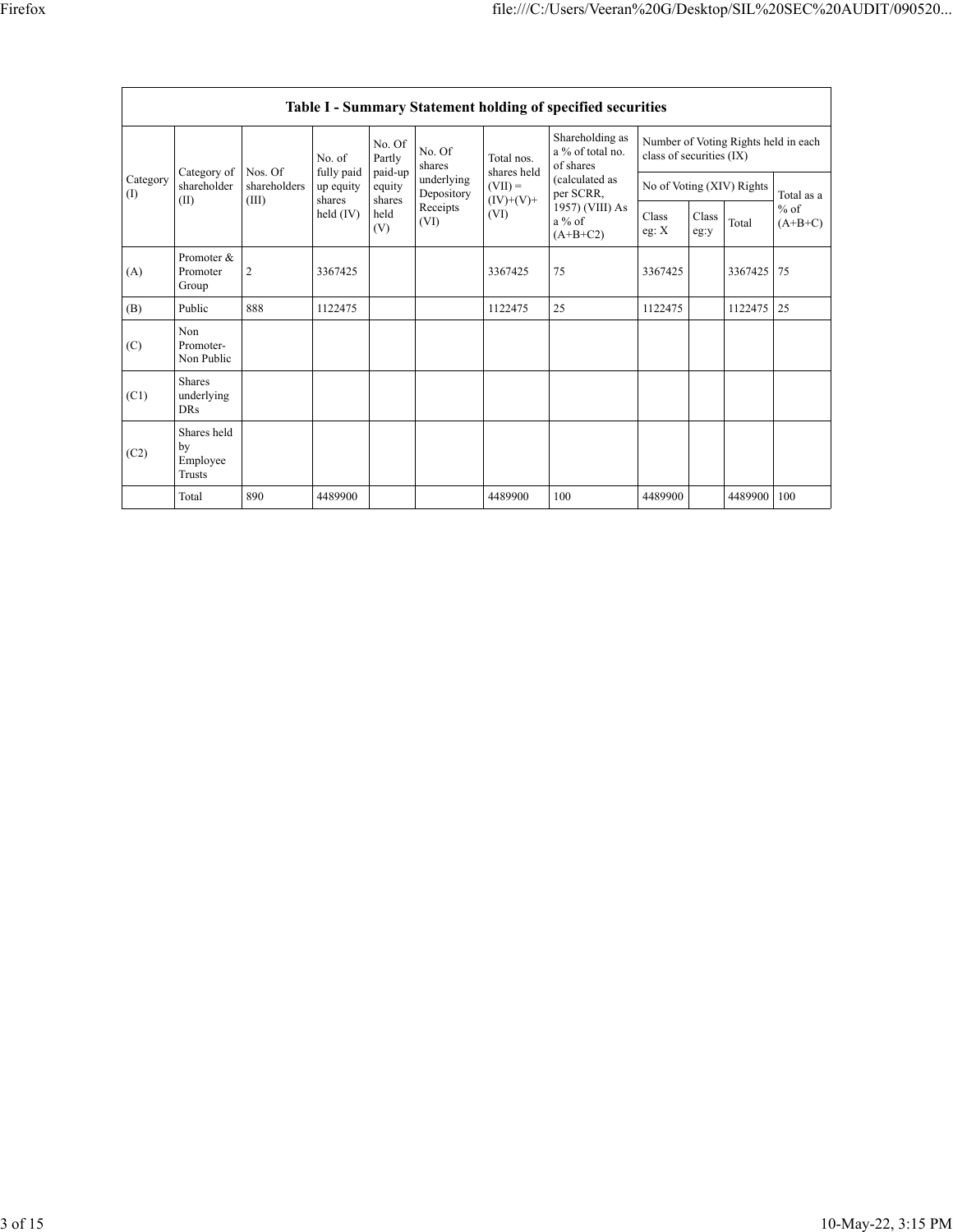|                 | Table I - Summary Statement holding of specified securities |                                                                                                                                       |                 |                                                                             |                                                                                                                                                                                            |                                        |                                               |                                                                               |                                           |                                       |  |  |
|-----------------|-------------------------------------------------------------|---------------------------------------------------------------------------------------------------------------------------------------|-----------------|-----------------------------------------------------------------------------|--------------------------------------------------------------------------------------------------------------------------------------------------------------------------------------------|----------------------------------------|-----------------------------------------------|-------------------------------------------------------------------------------|-------------------------------------------|---------------------------------------|--|--|
| Category<br>(1) | Category of<br>shareholder<br>(II)                          | No. of<br>No. Of<br>Shares<br><b>Shares</b><br>Underlying<br>Outstanding<br>Outstanding<br>convertible<br>securities $(X)$<br>$(X_i)$ | Underlying      | No. Of Shares<br>Underlying<br>Outstanding<br>convertible<br>securities and | Shareholding, as<br>a $\%$ assuming full<br>conversion of<br>convertible<br>securities (as a<br>percentage of<br>diluted share<br>capital) $(XI)$ =<br>$(VII)+(X)$ As a %<br>of $(A+B+C2)$ | Number of<br>Locked in<br>shares (XII) |                                               | Number of<br><b>Shares</b><br>pledged or<br>otherwise<br>encumbered<br>(XIII) |                                           | Number of<br>equity shares<br>held in |  |  |
|                 |                                                             |                                                                                                                                       | <b>Warrants</b> | No. Of<br>Warrants $(Xi)$<br>(a)                                            |                                                                                                                                                                                            | No.<br>(a)                             | As a $%$<br>of total<br>Shares<br>held<br>(b) | No.<br>(a)                                                                    | As a $%$<br>of total<br>Shares<br>held(b) | dematerialized<br>form $(XIV)$        |  |  |
| (A)             | Promoter &<br>Promoter<br>Group                             |                                                                                                                                       |                 |                                                                             | 75                                                                                                                                                                                         |                                        |                                               |                                                                               |                                           | 3367425                               |  |  |
| (B)             | Public                                                      |                                                                                                                                       |                 |                                                                             | 25                                                                                                                                                                                         |                                        |                                               |                                                                               |                                           | 758765                                |  |  |
| (C)             | Non<br>Promoter-<br>Non Public                              |                                                                                                                                       |                 |                                                                             |                                                                                                                                                                                            |                                        |                                               |                                                                               |                                           |                                       |  |  |
| (C1)            | <b>Shares</b><br>underlying<br><b>DRs</b>                   |                                                                                                                                       |                 |                                                                             |                                                                                                                                                                                            |                                        |                                               |                                                                               |                                           |                                       |  |  |
| (C2)            | Shares held<br>by<br>Employee<br><b>Trusts</b>              |                                                                                                                                       |                 |                                                                             |                                                                                                                                                                                            |                                        |                                               |                                                                               |                                           |                                       |  |  |
|                 | Total                                                       |                                                                                                                                       |                 |                                                                             | 100                                                                                                                                                                                        |                                        |                                               |                                                                               |                                           | 4126190                               |  |  |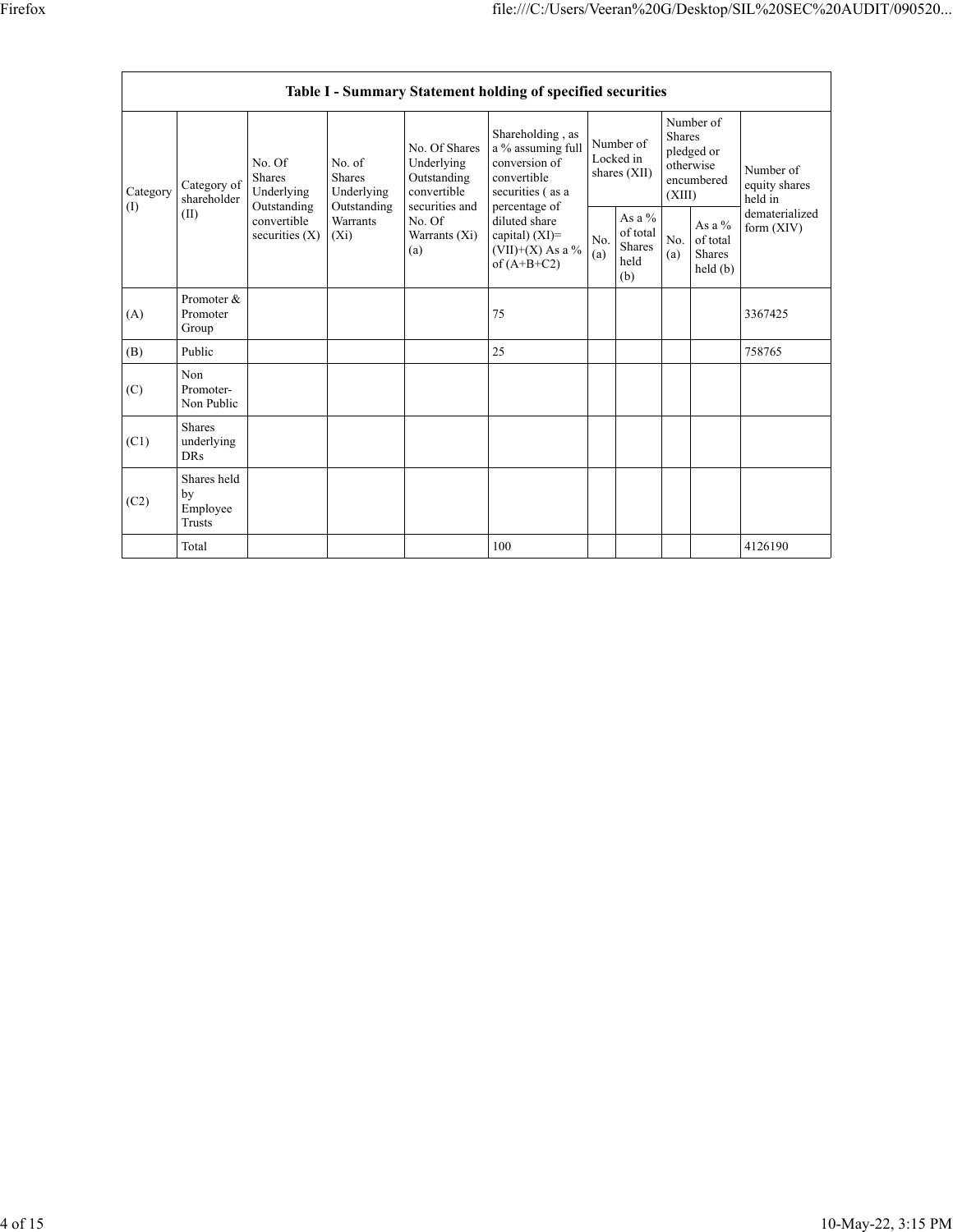|                                                                                            | Table II - Statement showing shareholding pattern of the Promoter and Promoter Group                                |                                                                              |                             |                       |                          |                                 |                                           |                                 |       |                                 |                  |
|--------------------------------------------------------------------------------------------|---------------------------------------------------------------------------------------------------------------------|------------------------------------------------------------------------------|-----------------------------|-----------------------|--------------------------|---------------------------------|-------------------------------------------|---------------------------------|-------|---------------------------------|------------------|
|                                                                                            | Category & Name<br>of the<br>Shareholders (I)                                                                       | Nos. Of<br>shareholders<br>(III)                                             | No. of<br>fully             | No.<br>Of<br>Partly   | No. Of<br>shares         | Total nos.<br>shares            | Shareholding<br>as a % of<br>total no. of | each class of securities (IX)   |       | Number of Voting Rights held in |                  |
| Sr.                                                                                        |                                                                                                                     |                                                                              | paid up<br>equity<br>shares | paid-<br>up<br>equity | underlying<br>Depository | held (VII)<br>$\qquad \qquad =$ | shares<br>(calculated as<br>per SCRR,     | No of Voting (XIV) Rights       |       |                                 | Total<br>as a %  |
|                                                                                            |                                                                                                                     |                                                                              | held<br>(IV)                | shares<br>held<br>(V) | Receipts<br>(VI)         | $(IV)+(V)+$<br>(VI)             | 1957) (VIII)<br>As a % of<br>$(A+B+C2)$   | Class eg:<br>Class<br>X<br>eg:y | Total | of<br>Total<br>Voting<br>rights |                  |
| А                                                                                          | Table II - Statement showing shareholding pattern of the Promoter and Promoter Group                                |                                                                              |                             |                       |                          |                                 |                                           |                                 |       |                                 |                  |
| (1)                                                                                        | Indian                                                                                                              |                                                                              |                             |                       |                          |                                 |                                           |                                 |       |                                 |                  |
| (a)                                                                                        | Individuals/Hindu<br>undivided Family                                                                               | $\boldsymbol{0}$                                                             | $\boldsymbol{0}$            |                       |                          | $\boldsymbol{0}$                | $\boldsymbol{0}$                          | $\boldsymbol{0}$                |       | $\bf{0}$                        | $\boldsymbol{0}$ |
| (d)                                                                                        | Any Other<br>(specify)                                                                                              | $\mathfrak{2}$                                                               | 3367425                     |                       |                          | 3367425                         | 75                                        | 3367425                         |       | 3367425                         | 75               |
| Sub-Total<br>(A)(1)                                                                        |                                                                                                                     | $\mathfrak{2}$                                                               | 3367425                     |                       |                          | 3367425                         | 75                                        | 3367425                         |       | 3367425                         | 75               |
| (2)                                                                                        | Foreign                                                                                                             |                                                                              |                             |                       |                          |                                 |                                           |                                 |       |                                 |                  |
| Total<br>Shareholding<br>of Promoter<br>and Promoter<br>Group<br>$(A)=(A)$<br>$(1)+(A)(2)$ |                                                                                                                     | $\overline{c}$                                                               | 3367425                     |                       |                          | 3367425                         | 75                                        | 3367425                         |       | 3367425                         | 75               |
| В                                                                                          |                                                                                                                     | Table III - Statement showing shareholding pattern of the Public shareholder |                             |                       |                          |                                 |                                           |                                 |       |                                 |                  |
| (1)                                                                                        | Institutions                                                                                                        |                                                                              |                             |                       |                          |                                 |                                           |                                 |       |                                 |                  |
| (3)                                                                                        | Non-institutions                                                                                                    |                                                                              |                             |                       |                          |                                 |                                           |                                 |       |                                 |                  |
| (a(i))                                                                                     | Individuals -<br>i.Individual<br>shareholders<br>holding nominal<br>share capital up to<br>Rs. 2 lakhs.             | 864                                                                          | 654643                      |                       |                          | 654643                          | 14.58                                     | 654643                          |       | 654643                          | 14.58            |
| (a(ii))                                                                                    | Individuals - ii.<br>Individual<br>shareholders<br>holding nominal<br>share capital in<br>excess of Rs. 2<br>lakhs. | 6                                                                            | 357895                      |                       |                          | 357895                          | 7.97                                      | 357895                          |       | 357895                          | 7.97             |
| (e)                                                                                        | Any Other<br>(specify)                                                                                              | 18                                                                           | 109937                      |                       |                          | 109937                          | 2.45                                      | 109937                          |       | 109937                          | 2.45             |
| Sub-Total<br>(B)(3)                                                                        |                                                                                                                     | 888                                                                          | 1122475                     |                       |                          | 1122475                         | 25                                        | 1122475                         |       | 1122475                         | 25               |
| <b>Total Public</b><br>Shareholding<br>$(B)=B)$<br>$(1)+(B)$<br>$(2)+(B)(3)$               |                                                                                                                     | 888                                                                          | 1122475                     |                       |                          | 1122475                         | 25                                        | 1122475                         |       | 1122475                         | 25               |
| $\mathbf C$                                                                                | Table IV - Statement showing shareholding pattern of the Non Promoter- Non Public shareholder                       |                                                                              |                             |                       |                          |                                 |                                           |                                 |       |                                 |                  |
| Total (<br>$A+B+C2$ )                                                                      |                                                                                                                     | 890                                                                          | 4489900                     |                       |                          | 4489900                         | 100                                       | 4489900                         |       | 4489900                         | 100              |
| Total<br>$(A+B+C)$                                                                         |                                                                                                                     | 890                                                                          | 4489900                     |                       |                          | 4489900                         | 100                                       | 4489900                         |       | 4489900                         | 100              |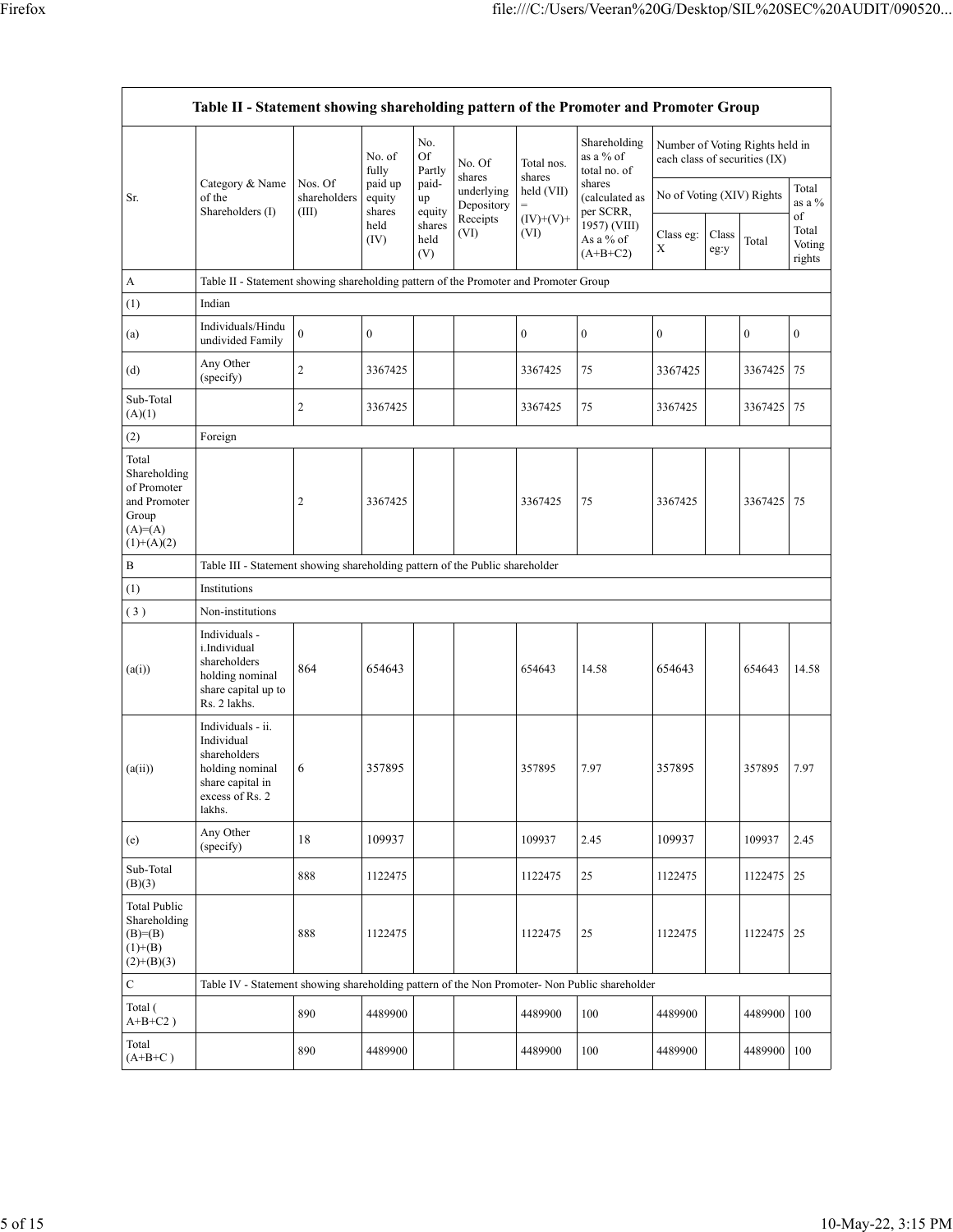| Table II - Statement showing shareholding pattern of the Promoter and Promoter Group     |                                                                               |                                                             |                                                                                                               |                                                                                                                                                                                          |                                        |                                                |                                                                               |                                                                |                                                         |
|------------------------------------------------------------------------------------------|-------------------------------------------------------------------------------|-------------------------------------------------------------|---------------------------------------------------------------------------------------------------------------|------------------------------------------------------------------------------------------------------------------------------------------------------------------------------------------|----------------------------------------|------------------------------------------------|-------------------------------------------------------------------------------|----------------------------------------------------------------|---------------------------------------------------------|
| Sr.                                                                                      | No. Of Shares<br>Underlying<br>Outstanding<br>convertible<br>securities $(X)$ | No. of Shares<br>Underlying<br>Outstanding<br>Warrants (Xi) | No. Of Shares<br>Underlying<br>Outstanding<br>convertible<br>securities and<br>No. Of<br>Warrants (Xi)<br>(a) | Shareholding, as a<br>% assuming full<br>conversion of<br>convertible<br>securities (as a<br>percentage of<br>diluted share<br>capital) $(XI)$ =<br>(VII)+(X) As a $\%$<br>of $(A+B+C2)$ | Number of<br>Locked in<br>shares (XII) |                                                | Number of<br><b>Shares</b><br>pledged or<br>otherwise<br>encumbered<br>(XIII) |                                                                | Number of<br>equity shares<br>held in<br>dematerialized |
|                                                                                          |                                                                               |                                                             |                                                                                                               |                                                                                                                                                                                          | No.<br>(a)                             | As a %<br>of total<br><b>Shares</b><br>held(b) | No.<br>(a)                                                                    | As a %<br>of total<br><b>Shares</b><br>$\text{held}(\text{b})$ | form $(XIV)$                                            |
| A                                                                                        |                                                                               |                                                             |                                                                                                               | Table II - Statement showing shareholding pattern of the Promoter and Promoter Group                                                                                                     |                                        |                                                |                                                                               |                                                                |                                                         |
| (1)                                                                                      | Indian                                                                        |                                                             |                                                                                                               |                                                                                                                                                                                          |                                        |                                                |                                                                               |                                                                |                                                         |
| (a)                                                                                      |                                                                               |                                                             |                                                                                                               | $\boldsymbol{0}$                                                                                                                                                                         |                                        |                                                |                                                                               |                                                                | $\mathbf{0}$                                            |
| (d)                                                                                      |                                                                               |                                                             |                                                                                                               | 75                                                                                                                                                                                       |                                        |                                                |                                                                               |                                                                | 3367425                                                 |
| Sub-Total<br>(A)(1)                                                                      |                                                                               |                                                             |                                                                                                               | 75                                                                                                                                                                                       |                                        |                                                |                                                                               |                                                                | 3367425                                                 |
| (2)                                                                                      | Foreign                                                                       |                                                             |                                                                                                               |                                                                                                                                                                                          |                                        |                                                |                                                                               |                                                                |                                                         |
| Total<br>Shareholding of<br>Promoter and<br>Promoter Group<br>$(A)= (A)$<br>$(1)+(A)(2)$ |                                                                               |                                                             |                                                                                                               | 75                                                                                                                                                                                       |                                        |                                                |                                                                               |                                                                | 3367425                                                 |
| B                                                                                        |                                                                               |                                                             |                                                                                                               | Table III - Statement showing shareholding pattern of the Public shareholder                                                                                                             |                                        |                                                |                                                                               |                                                                |                                                         |
| (1)                                                                                      | Institutions                                                                  |                                                             |                                                                                                               |                                                                                                                                                                                          |                                        |                                                |                                                                               |                                                                |                                                         |
| (3)                                                                                      | Non-institutions                                                              |                                                             |                                                                                                               |                                                                                                                                                                                          |                                        |                                                |                                                                               |                                                                |                                                         |
| (a(i))                                                                                   |                                                                               |                                                             |                                                                                                               | 14.58                                                                                                                                                                                    |                                        |                                                |                                                                               |                                                                | 330133                                                  |
| (a(ii))                                                                                  |                                                                               |                                                             |                                                                                                               | 7.97                                                                                                                                                                                     |                                        |                                                |                                                                               |                                                                | 337595                                                  |
| (e)                                                                                      |                                                                               |                                                             |                                                                                                               | 2.45                                                                                                                                                                                     |                                        |                                                |                                                                               |                                                                | 91037                                                   |
| Sub-Total<br>(B)(3)                                                                      |                                                                               |                                                             |                                                                                                               | 25                                                                                                                                                                                       |                                        |                                                |                                                                               |                                                                | 758765                                                  |
| <b>Total Public</b><br>Shareholding<br>$(B)= (B)(1)+(B)$<br>$(2)+(B)(3)$                 |                                                                               |                                                             |                                                                                                               | 25                                                                                                                                                                                       |                                        |                                                |                                                                               |                                                                | 758765                                                  |
| $\mathbf C$                                                                              |                                                                               |                                                             |                                                                                                               | Table IV - Statement showing shareholding pattern of the Non Promoter- Non Public shareholder                                                                                            |                                        |                                                |                                                                               |                                                                |                                                         |
| Total (<br>$A+B+C2$ )                                                                    |                                                                               |                                                             |                                                                                                               | 100                                                                                                                                                                                      |                                        |                                                |                                                                               |                                                                | 4126190                                                 |
| Total $(A+B+C)$                                                                          |                                                                               |                                                             |                                                                                                               | 100                                                                                                                                                                                      |                                        |                                                |                                                                               |                                                                | 4126190                                                 |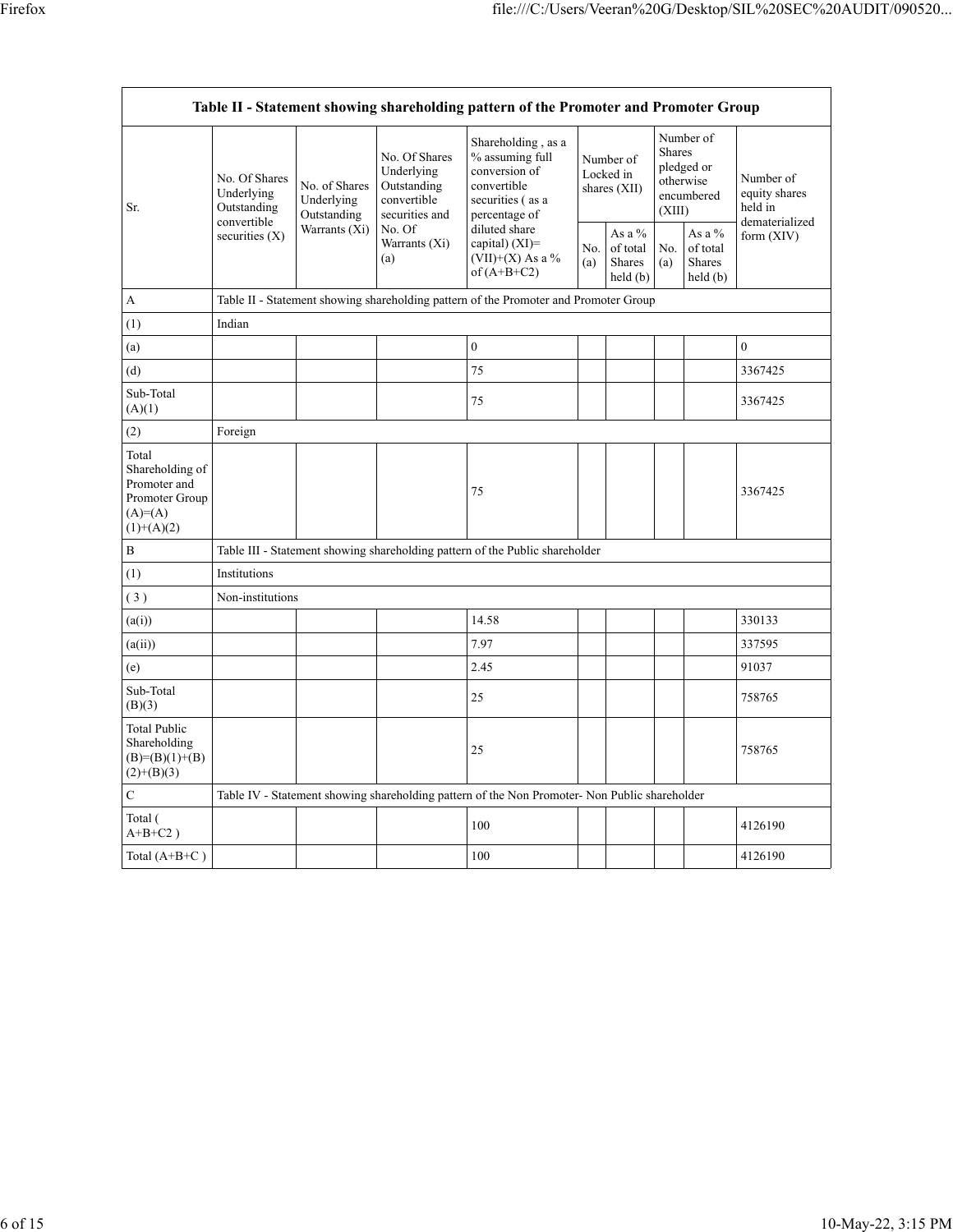| Individuals/Hindu undivided Family                                                                                                                                                       |                                                               |                    |                      |                       |  |  |  |  |  |
|------------------------------------------------------------------------------------------------------------------------------------------------------------------------------------------|---------------------------------------------------------------|--------------------|----------------------|-----------------------|--|--|--|--|--|
| Searial No.                                                                                                                                                                              | $\mathbf{1}$                                                  | $\sqrt{2}$         | 3                    |                       |  |  |  |  |  |
| Name of the<br>Shareholders (I)                                                                                                                                                          | <b>T.ANIL JAIN</b>                                            | <b>DIMPLE JAIN</b> | <b>UGAMDEVI JAIN</b> | Click here to go back |  |  |  |  |  |
| PAN(II)                                                                                                                                                                                  | AADPA8582A                                                    | AEIPD3757K         | AAHPJ0840J           | Total                 |  |  |  |  |  |
| No. of fully paid<br>up equity shares<br>held (IV)                                                                                                                                       | $\boldsymbol{0}$                                              | $\boldsymbol{0}$   | $\boldsymbol{0}$     | $\boldsymbol{0}$      |  |  |  |  |  |
| No. Of Partly paid-<br>up equity shares<br>held (V)                                                                                                                                      |                                                               |                    |                      |                       |  |  |  |  |  |
| No. Of shares<br>underlying<br>Depository<br>Receipts (VI)                                                                                                                               |                                                               |                    |                      |                       |  |  |  |  |  |
| Total nos. shares<br>$held (VII) =$<br>$(IV)+(V)+(VI)$                                                                                                                                   | $\boldsymbol{0}$                                              | $\boldsymbol{0}$   | $\boldsymbol{0}$     | $\boldsymbol{0}$      |  |  |  |  |  |
| Shareholding as a<br>% of total no. of<br>shares (calculated<br>as per SCRR,<br>1957) (VIII) As a<br>% of $(A+B+C2)$                                                                     | $\mathbf{0}$                                                  | $\boldsymbol{0}$   | $\boldsymbol{0}$     | $\boldsymbol{0}$      |  |  |  |  |  |
|                                                                                                                                                                                          | Number of Voting Rights held in each class of securities (IX) |                    |                      |                       |  |  |  |  |  |
| Class eg:X                                                                                                                                                                               | $\mathbf{0}$                                                  | $\boldsymbol{0}$   | $\boldsymbol{0}$     | $\boldsymbol{0}$      |  |  |  |  |  |
| Class eg:y                                                                                                                                                                               |                                                               |                    |                      |                       |  |  |  |  |  |
| Total                                                                                                                                                                                    | $\boldsymbol{0}$                                              | $\boldsymbol{0}$   | $\boldsymbol{0}$     | $\boldsymbol{0}$      |  |  |  |  |  |
| Total as a % of<br>Total Voting rights                                                                                                                                                   | $\mathbf{0}$                                                  | $\boldsymbol{0}$   | $\boldsymbol{0}$     | $\boldsymbol{0}$      |  |  |  |  |  |
| No. Of Shares<br>Underlying<br>Outstanding<br>convertible<br>securities (X)                                                                                                              |                                                               |                    |                      |                       |  |  |  |  |  |
| No. of Shares<br>Underlying<br>Outstanding<br>Warrants (Xi)                                                                                                                              |                                                               |                    |                      |                       |  |  |  |  |  |
| No. Of Shares<br>Underlying<br>Outstanding<br>convertible<br>securities and No.<br>Of Warrants (Xi)<br>(a)                                                                               |                                                               |                    |                      |                       |  |  |  |  |  |
| Shareholding, as a<br>% assuming full<br>conversion of<br>convertible<br>securities (as a<br>percentage of<br>diluted share<br>capital) (XI)=<br>$(VII)+(Xi)(a)$ As a<br>% of $(A+B+C2)$ | $\mathbf{0}$                                                  | $\boldsymbol{0}$   | $\boldsymbol{0}$     | $\boldsymbol{0}$      |  |  |  |  |  |
| Number of Locked in shares (XII)                                                                                                                                                         |                                                               |                    |                      |                       |  |  |  |  |  |
| No. (a)                                                                                                                                                                                  |                                                               |                    |                      |                       |  |  |  |  |  |
| As a % of total<br>Shares held (b)                                                                                                                                                       |                                                               |                    |                      |                       |  |  |  |  |  |
|                                                                                                                                                                                          | Number of Shares pledged or otherwise encumbered (XIII)       |                    |                      |                       |  |  |  |  |  |
| No. (a)                                                                                                                                                                                  |                                                               |                    |                      |                       |  |  |  |  |  |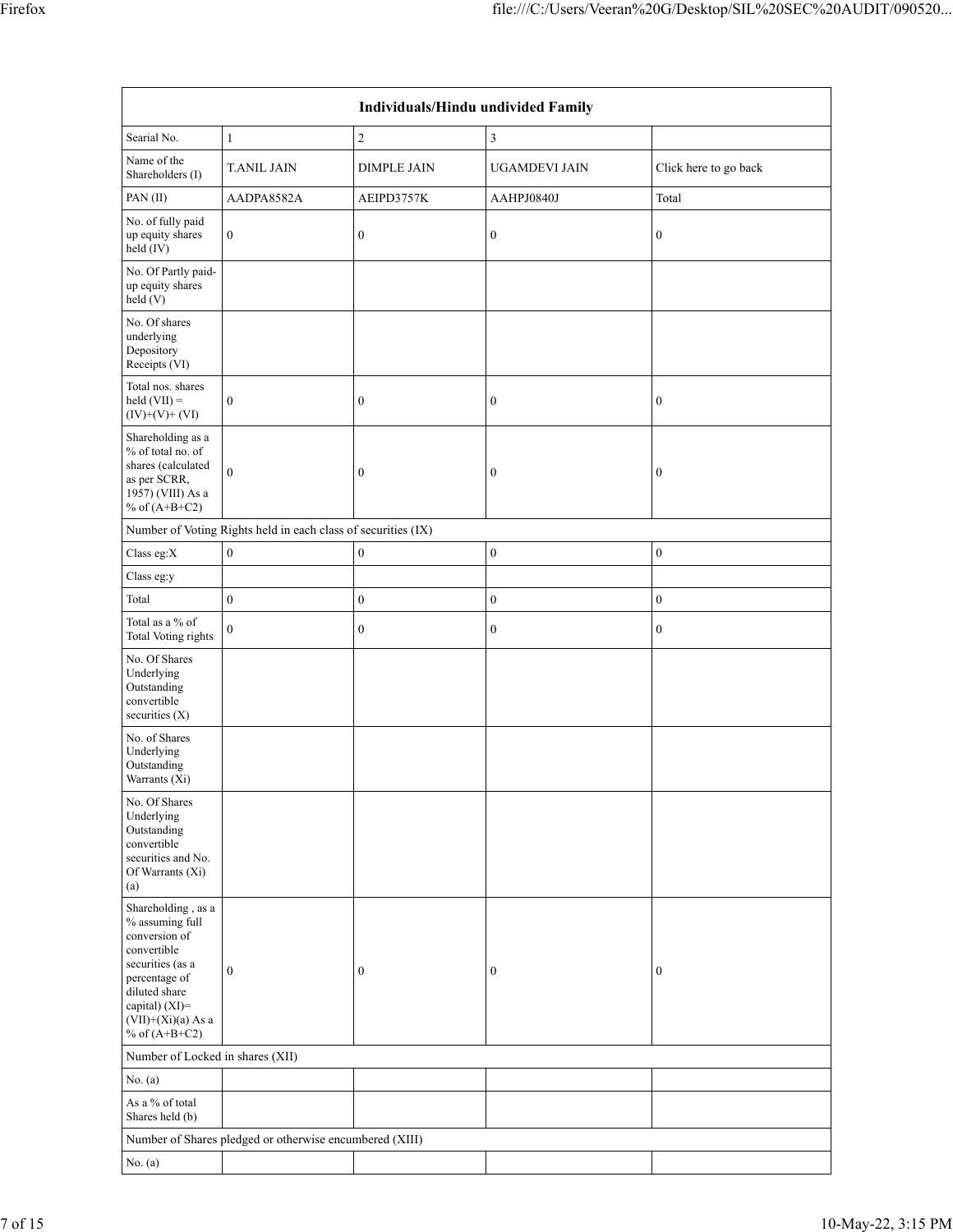| As a % of total<br>Shares held (b)                                   |              |          |          |          |  |  |  |  |
|----------------------------------------------------------------------|--------------|----------|----------|----------|--|--|--|--|
| Number of equity<br>shares held in<br>dematerialized<br>form $(XIV)$ | $\mathbf{0}$ | $\theta$ | $\theta$ | $\theta$ |  |  |  |  |
| Reason for not providing PAN                                         |              |          |          |          |  |  |  |  |
| Reason for not<br>providing PAN                                      |              |          |          |          |  |  |  |  |
| Shareholder type                                                     | Promoter     | Promoter | Promoter |          |  |  |  |  |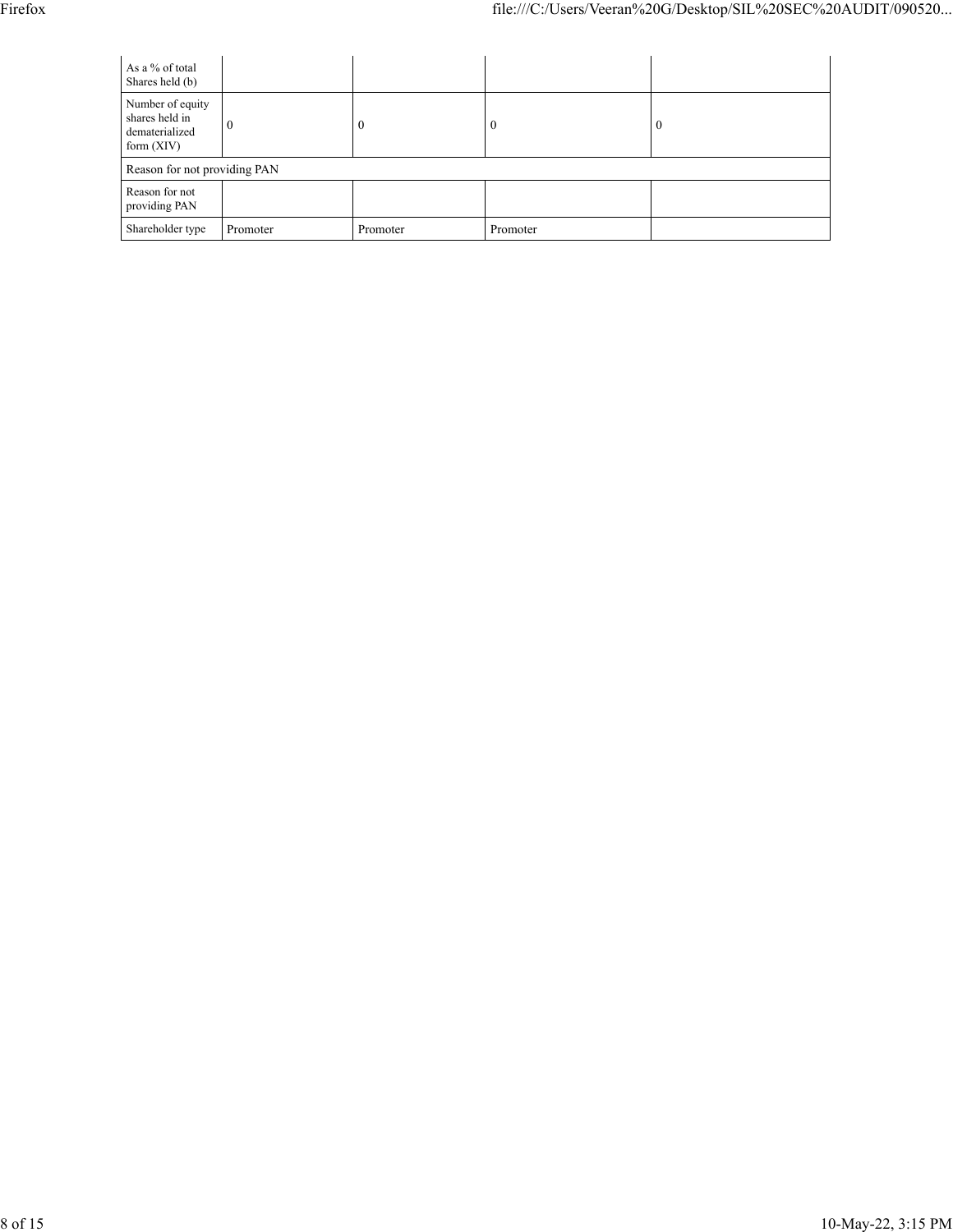| Any Other (specify)                                                                                                                                                                 |                                          |                                                 |                          |  |  |  |  |  |  |
|-------------------------------------------------------------------------------------------------------------------------------------------------------------------------------------|------------------------------------------|-------------------------------------------------|--------------------------|--|--|--|--|--|--|
| Searial No.                                                                                                                                                                         | $\mathbf{1}$                             | $\overline{c}$                                  |                          |  |  |  |  |  |  |
| Category                                                                                                                                                                            | <b>Bodies Corporate</b>                  | <b>Bodies Corporate</b>                         | Click here to go<br>back |  |  |  |  |  |  |
| Name of the<br>Shareholders (I)                                                                                                                                                     | SHERISHA TECHNOLOGIES PVT.<br><b>LTD</b> | AVYAN RENEWABLE SOLAR PRIVATE<br><b>LIMITED</b> |                          |  |  |  |  |  |  |
| PAN(II)                                                                                                                                                                             | AAHCS6471P                               | AAOCA7826R                                      | Total                    |  |  |  |  |  |  |
| No. of the<br>Shareholders (I)                                                                                                                                                      | 1                                        | $\mathbf{1}$                                    | 2                        |  |  |  |  |  |  |
| No. of fully paid<br>up equity shares<br>held (IV)                                                                                                                                  | 1975556                                  | 1391869                                         | 3367425                  |  |  |  |  |  |  |
| No. Of Partly paid-<br>up equity shares<br>held(V)                                                                                                                                  |                                          |                                                 |                          |  |  |  |  |  |  |
| No. Of shares<br>underlying<br>Depository<br>Receipts (VI)                                                                                                                          |                                          |                                                 |                          |  |  |  |  |  |  |
| Total nos. shares<br>held $(VII) =$<br>$(IV)+(V)+(VI)$                                                                                                                              | 1975556                                  | 1391869                                         | 3367425                  |  |  |  |  |  |  |
| Shareholding as a<br>% of total no. of<br>shares (calculated<br>as per SCRR,<br>1957) (VIII) As a<br>% of $(A+B+C2)$                                                                | 44                                       | 31                                              | 75                       |  |  |  |  |  |  |
| Number of Voting Rights held in each class of securities (IX)                                                                                                                       |                                          |                                                 |                          |  |  |  |  |  |  |
| Class eg: X                                                                                                                                                                         | 1975556                                  | 1391869                                         | 3367425                  |  |  |  |  |  |  |
| Class eg:y                                                                                                                                                                          |                                          |                                                 |                          |  |  |  |  |  |  |
| Total                                                                                                                                                                               | 1975556                                  | 1391869                                         | 3367425                  |  |  |  |  |  |  |
| Total as a $\%$ of<br><b>Total Voting rights</b>                                                                                                                                    | 44                                       | 31                                              | 75                       |  |  |  |  |  |  |
| No. Of Shares<br>Underlying<br>Outstanding<br>convertible<br>securities $(X)$                                                                                                       |                                          |                                                 |                          |  |  |  |  |  |  |
| No. of Shares<br>Underlying<br>Outstanding<br>Warrants (Xi)                                                                                                                         |                                          |                                                 |                          |  |  |  |  |  |  |
| No. Of Shares<br>Underlying<br>Outstanding<br>convertible<br>securities and No.<br>Of Warrants (Xi)<br>(a)                                                                          |                                          |                                                 |                          |  |  |  |  |  |  |
| Shareholding , as a<br>% assuming full<br>conversion of<br>convertible<br>securities (as a<br>percentage of<br>diluted share<br>capital) (XI)=<br>(VII)+(X) As a %<br>of $(A+B+C2)$ | 44                                       | 31                                              | 75                       |  |  |  |  |  |  |
| Number of Locked in shares (XII)                                                                                                                                                    |                                          |                                                 |                          |  |  |  |  |  |  |
| No. (a)                                                                                                                                                                             |                                          |                                                 |                          |  |  |  |  |  |  |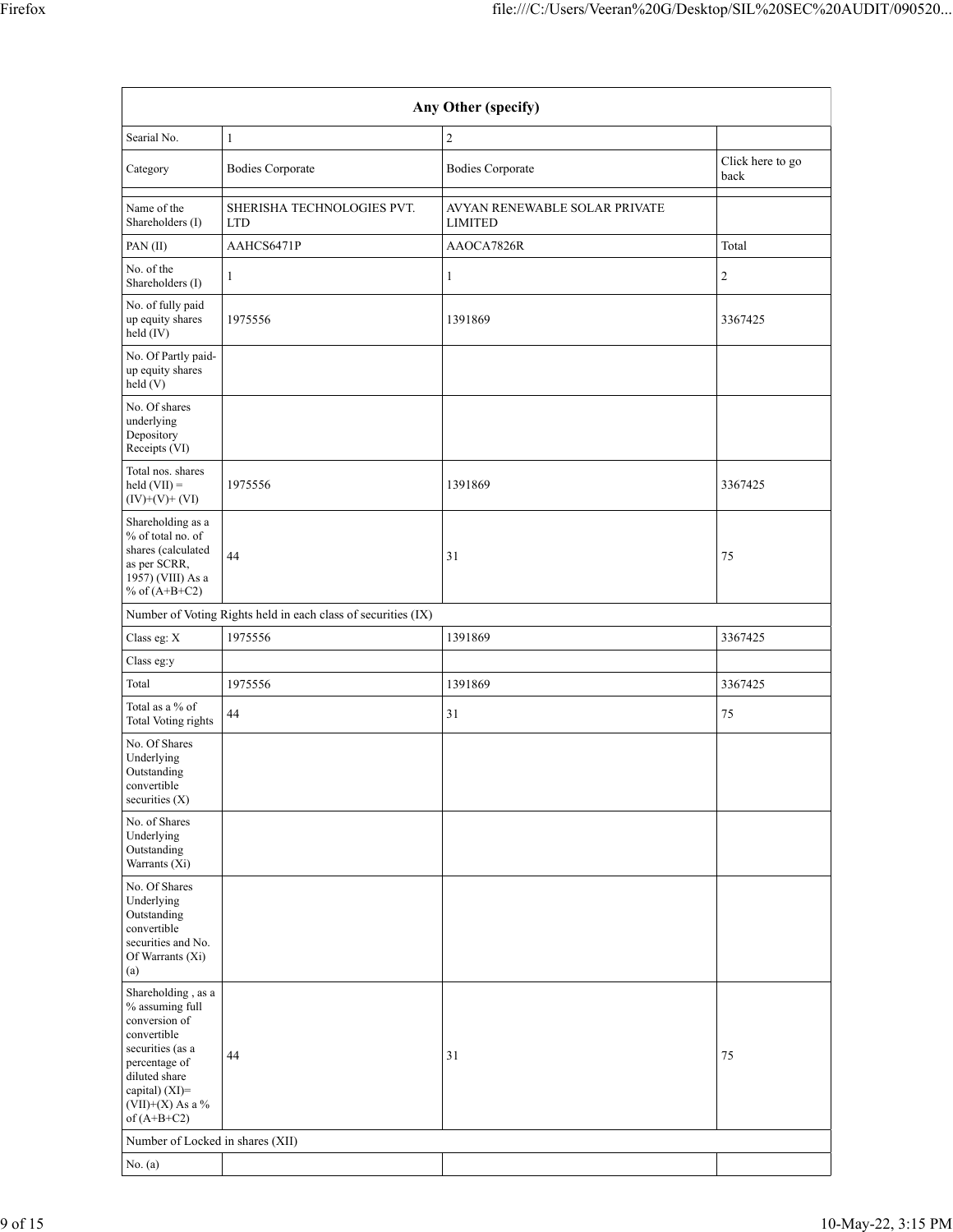| As a % of total<br>Shares held (b)                                   |                |                |         |  |  |  |  |
|----------------------------------------------------------------------|----------------|----------------|---------|--|--|--|--|
| Number of Shares pledged or otherwise encumbered (XIII)              |                |                |         |  |  |  |  |
| No. (a)                                                              |                |                |         |  |  |  |  |
| As a $%$ of total<br>Shares held (b)                                 |                |                |         |  |  |  |  |
| Number of equity<br>shares held in<br>dematerialized<br>form $(XIV)$ | 1975556        | 1391869        | 3367425 |  |  |  |  |
| Reason for not providing PAN                                         |                |                |         |  |  |  |  |
| Reason for not<br>providing PAN                                      |                |                |         |  |  |  |  |
| Shareholder type                                                     | Promoter Group | Promoter Group |         |  |  |  |  |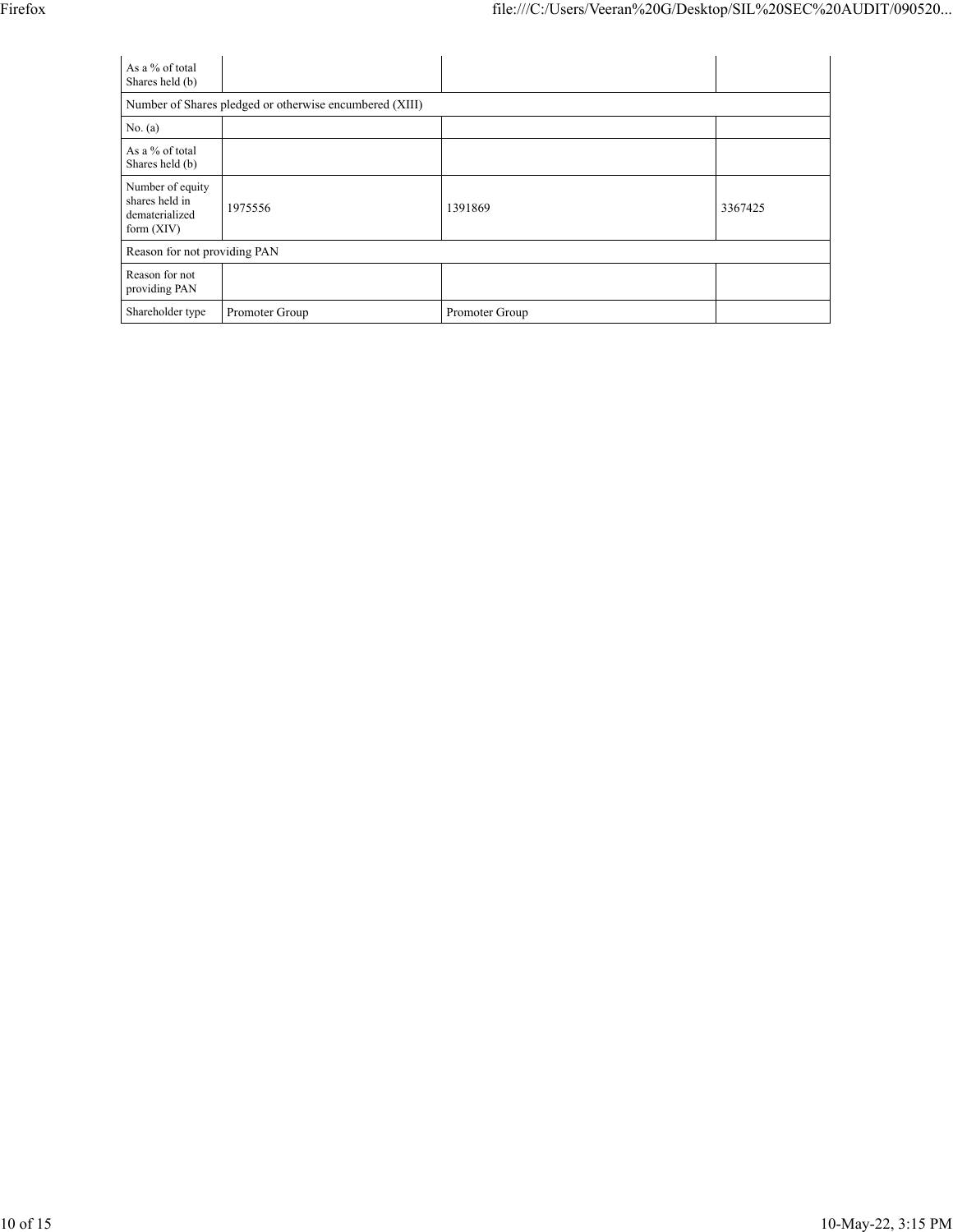|                                                                                                                                                                                    |                                                               | Individuals - ii. Individual shareholders holding nominal share capital in excess of Rs. 2 lakhs. |                             |                                      |                          |
|------------------------------------------------------------------------------------------------------------------------------------------------------------------------------------|---------------------------------------------------------------|---------------------------------------------------------------------------------------------------|-----------------------------|--------------------------------------|--------------------------|
| Searial No.                                                                                                                                                                        | $\mathbf{1}$                                                  | $\sqrt{2}$                                                                                        | $\overline{\mathbf{3}}$     | $\overline{4}$                       |                          |
| Name of the<br>Shareholders (I)                                                                                                                                                    | <b>HITESH KUMAR</b><br><b>VEERCHANDJI JAIN</b>                | <b>CHANDRAKUMAR</b><br><b>KHANMALJI JAIN</b>                                                      | <b>UTTAM</b><br><b>SHAH</b> | <b>S RAJESH</b><br><b>KUMAR JAIN</b> | Click here to<br>go back |
| PAN(II)                                                                                                                                                                            | AHOPJ3893M                                                    | AAFPJ8043F                                                                                        | AAAPU4159L                  | AAOPJ1841L                           | Total                    |
| No. of fully paid<br>up equity shares<br>held (IV)                                                                                                                                 | 119658                                                        | 72000                                                                                             | 59154                       | 55885                                | 306697                   |
| No. Of Partly paid-<br>up equity shares<br>held(V)                                                                                                                                 |                                                               |                                                                                                   |                             |                                      |                          |
| No. Of shares<br>underlying<br>Depository<br>Receipts (VI)                                                                                                                         |                                                               |                                                                                                   |                             |                                      |                          |
| Total nos. shares<br>held $(VII) =$<br>$(IV)+(V)+(VI)$                                                                                                                             | 119658                                                        | 72000                                                                                             | 59154                       | 55885                                | 306697                   |
| Shareholding as a<br>% of total no. of<br>shares (calculated<br>as per SCRR,<br>1957) (VIII) As a<br>% of $(A+B+C2)$                                                               | 2.67                                                          | 1.6                                                                                               | 1.32                        | 1.24                                 | 6.83                     |
|                                                                                                                                                                                    | Number of Voting Rights held in each class of securities (IX) |                                                                                                   |                             |                                      |                          |
| Class eg: X                                                                                                                                                                        | 119658                                                        | 72000                                                                                             | 59154                       | 55885                                | 306697                   |
| Class eg:y                                                                                                                                                                         |                                                               |                                                                                                   |                             |                                      |                          |
| Total                                                                                                                                                                              | 119658                                                        | 72000                                                                                             | 59154                       | 55885                                | 306697                   |
| Total as a % of<br>Total Voting rights                                                                                                                                             | 2.67                                                          | 1.6                                                                                               | 1.32                        | 1.24                                 | 6.83                     |
| No. Of Shares<br>Underlying<br>Outstanding<br>convertible<br>securities $(X)$                                                                                                      |                                                               |                                                                                                   |                             |                                      |                          |
| No. of Shares<br>Underlying<br>Outstanding<br>Warrants (Xi)                                                                                                                        |                                                               |                                                                                                   |                             |                                      |                          |
| No. Of Shares<br>Underlying<br>Outstanding<br>convertible<br>securities and No.<br>Of Warrants (Xi)<br>(a)                                                                         |                                                               |                                                                                                   |                             |                                      |                          |
| Shareholding, as a<br>% assuming full<br>conversion of<br>convertible<br>securities (as a<br>percentage of<br>diluted share<br>capital) (XI)=<br>(VII)+(X) As a %<br>of $(A+B+C2)$ | 2.67                                                          | 1.6                                                                                               | 1.32                        | 1.24                                 | 6.83                     |
| Number of Locked in shares (XII)                                                                                                                                                   |                                                               |                                                                                                   |                             |                                      |                          |
| No. (a)                                                                                                                                                                            |                                                               |                                                                                                   |                             |                                      |                          |
| As a % of total<br>Shares held (b)                                                                                                                                                 |                                                               |                                                                                                   |                             |                                      |                          |
| Number of equity<br>shares held in<br>dematerialized                                                                                                                               | 119658                                                        | 72000                                                                                             | 59154                       | 55885                                | 306697                   |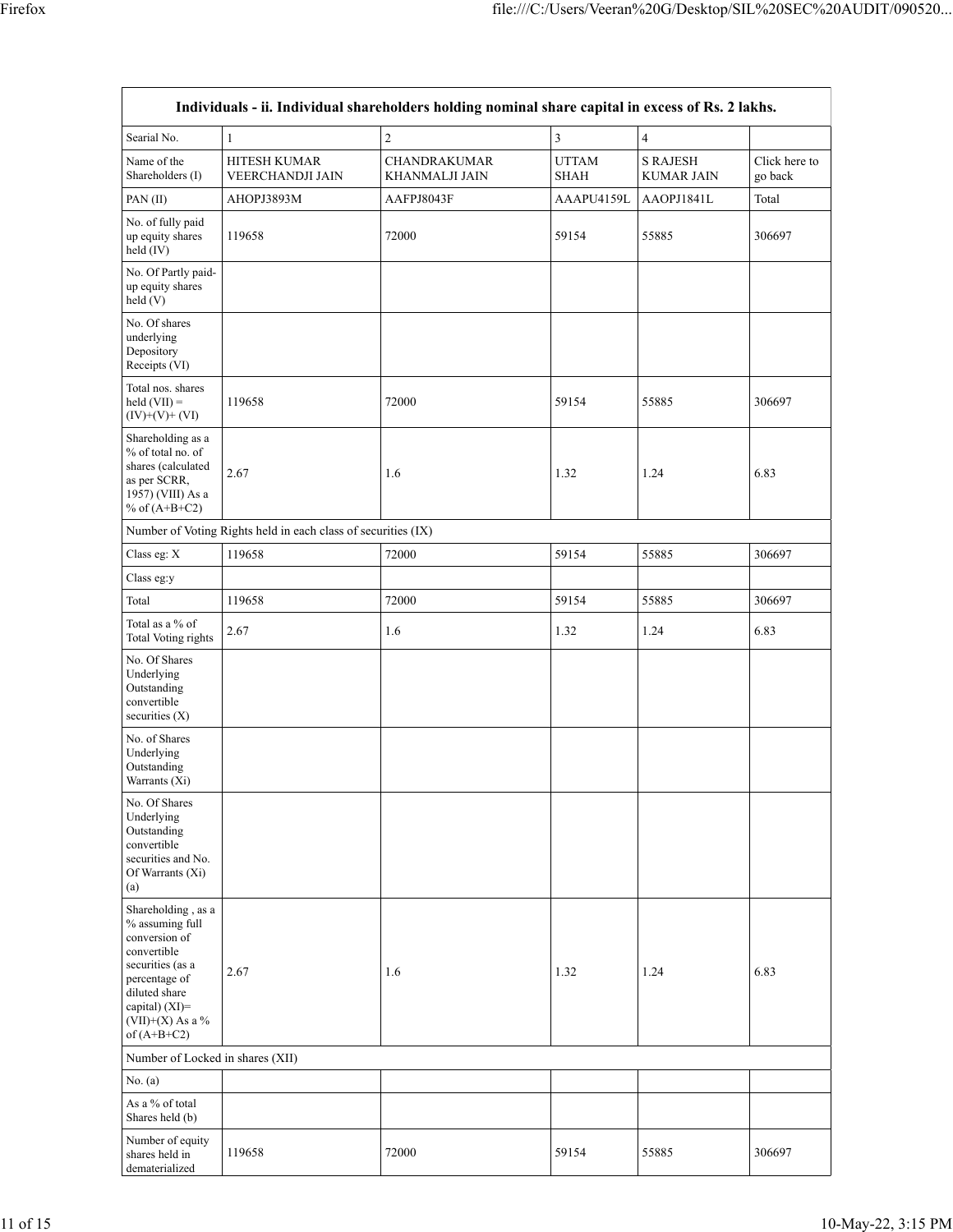| form $(XIV)$                    |  |  |  |  |  |  |  |  |
|---------------------------------|--|--|--|--|--|--|--|--|
| Reason for not providing PAN    |  |  |  |  |  |  |  |  |
| Reason for not<br>providing PAN |  |  |  |  |  |  |  |  |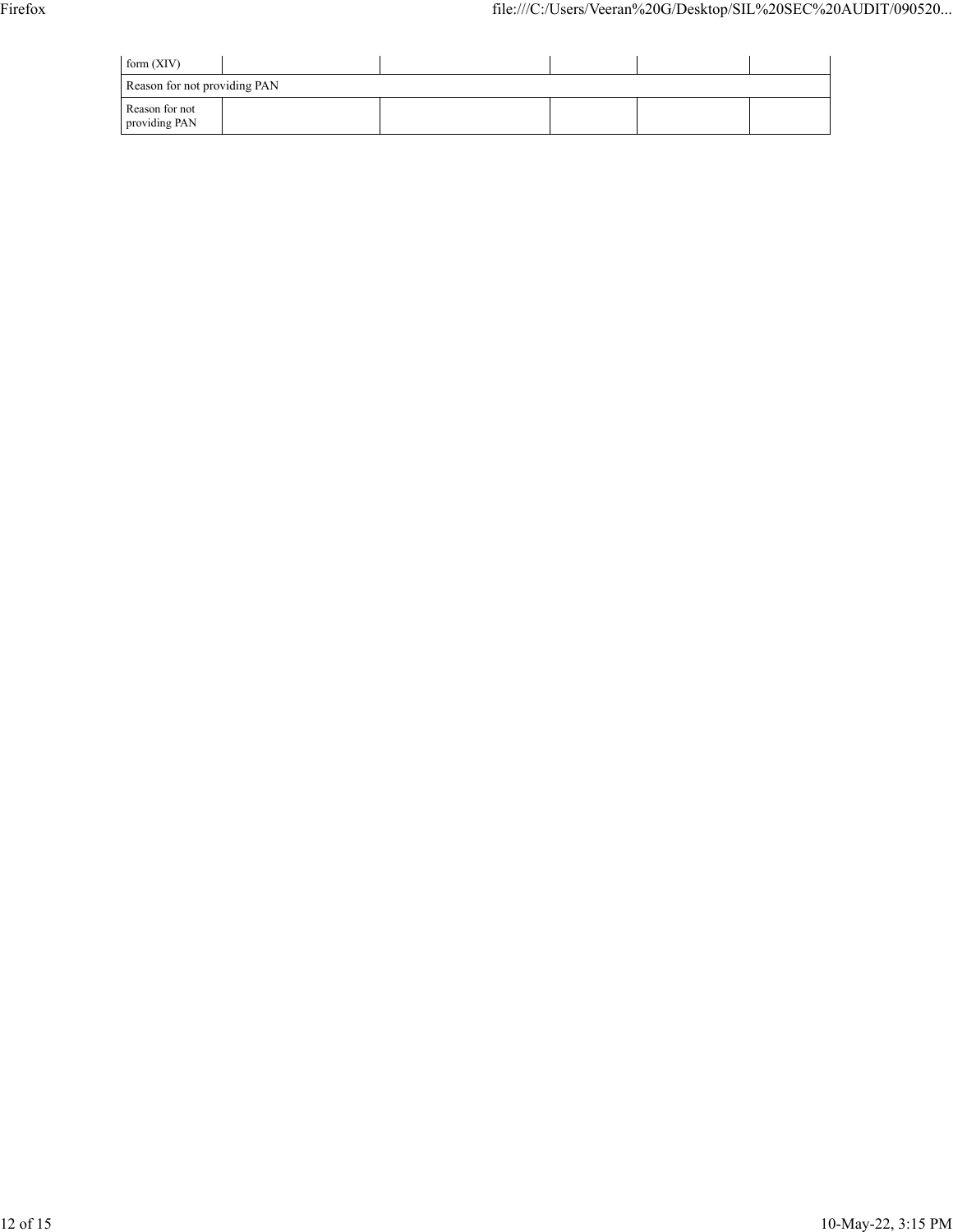| Any Other (specify)                                                                                                                                                                  |                            |                                                        |                     |                              |                          |  |  |  |
|--------------------------------------------------------------------------------------------------------------------------------------------------------------------------------------|----------------------------|--------------------------------------------------------|---------------------|------------------------------|--------------------------|--|--|--|
| Searial No.                                                                                                                                                                          | $\mathbf{1}$               | $\overline{c}$                                         | 3                   | 4                            |                          |  |  |  |
| Category                                                                                                                                                                             | <b>Bodies</b><br>Corporate | <b>Bodies Corporate</b>                                | Clearing<br>Members | Non-Resident Indian<br>(NRI) |                          |  |  |  |
| Category / More<br>than 1 percentage                                                                                                                                                 | Category                   | More than 1 percentage of shareholding                 | Category            | Category                     |                          |  |  |  |
| Name of the<br>Shareholders (I)                                                                                                                                                      |                            | <b>DUGAR FINANCE AND</b><br><b>INVESTMENTS LIMITED</b> |                     |                              | Click here to go<br>back |  |  |  |
| PAN(II)                                                                                                                                                                              |                            | AAACD1947N                                             |                     |                              | Total                    |  |  |  |
| No. of the<br>Shareholders (I)                                                                                                                                                       | 11                         | $\mathbf{1}$                                           | 4                   | 3                            | 18                       |  |  |  |
| No. of fully paid<br>up equity shares<br>held (IV)                                                                                                                                   | 107717                     | 59154                                                  | 1528                | 692                          | 109937                   |  |  |  |
| No. Of Partly paid-<br>up equity shares<br>held(V)                                                                                                                                   |                            |                                                        |                     |                              |                          |  |  |  |
| No. Of shares<br>underlying<br>Depository<br>Receipts (VI)                                                                                                                           |                            |                                                        |                     |                              |                          |  |  |  |
| Total nos. shares<br>$\text{held (VII)} =$<br>$(IV)+(V)+(VI)$                                                                                                                        | 107717                     | 59154                                                  | 1528                | 692                          | 109937                   |  |  |  |
| Shareholding as a<br>% of total no. of<br>shares (calculated<br>as per SCRR,<br>1957) (VIII) As a<br>% of $(A+B+C2)$                                                                 | 2.4                        | 1.32                                                   | 0.03                | 0.02                         | 2.45                     |  |  |  |
| Number of Voting Rights held in each class of securities (IX)                                                                                                                        |                            |                                                        |                     |                              |                          |  |  |  |
| Class eg: X                                                                                                                                                                          | 107717                     | 59154                                                  | 1528                | 692                          | 109937                   |  |  |  |
| Class eg:y                                                                                                                                                                           |                            |                                                        |                     |                              |                          |  |  |  |
| Total                                                                                                                                                                                | 107717                     | 59154                                                  | 1528                | 692                          | 109937                   |  |  |  |
| Total as a % of<br>Total Voting rights                                                                                                                                               | 2.4                        | 1.32                                                   | 0.03                | 0.02                         | 2.45                     |  |  |  |
| No. Of Shares<br>Underlying<br>Outstanding<br>convertible<br>securities (X)                                                                                                          |                            |                                                        |                     |                              |                          |  |  |  |
| No. of Shares<br>Underlying<br>Outstanding<br>Warrants (Xi)                                                                                                                          |                            |                                                        |                     |                              |                          |  |  |  |
| No. Of Shares<br>Underlying<br>Outstanding<br>convertible<br>securities and No.<br>Of Warrants (Xi)<br>(a)                                                                           |                            |                                                        |                     |                              |                          |  |  |  |
| Shareholding, as a<br>% assuming full<br>conversion of<br>convertible<br>securities (as a<br>percentage of<br>diluted share<br>capital) (XI)=<br>$(VII)+(X)$ As a %<br>of $(A+B+C2)$ | 2.4                        | 1.32                                                   | 0.03                | 0.02                         | 2.45                     |  |  |  |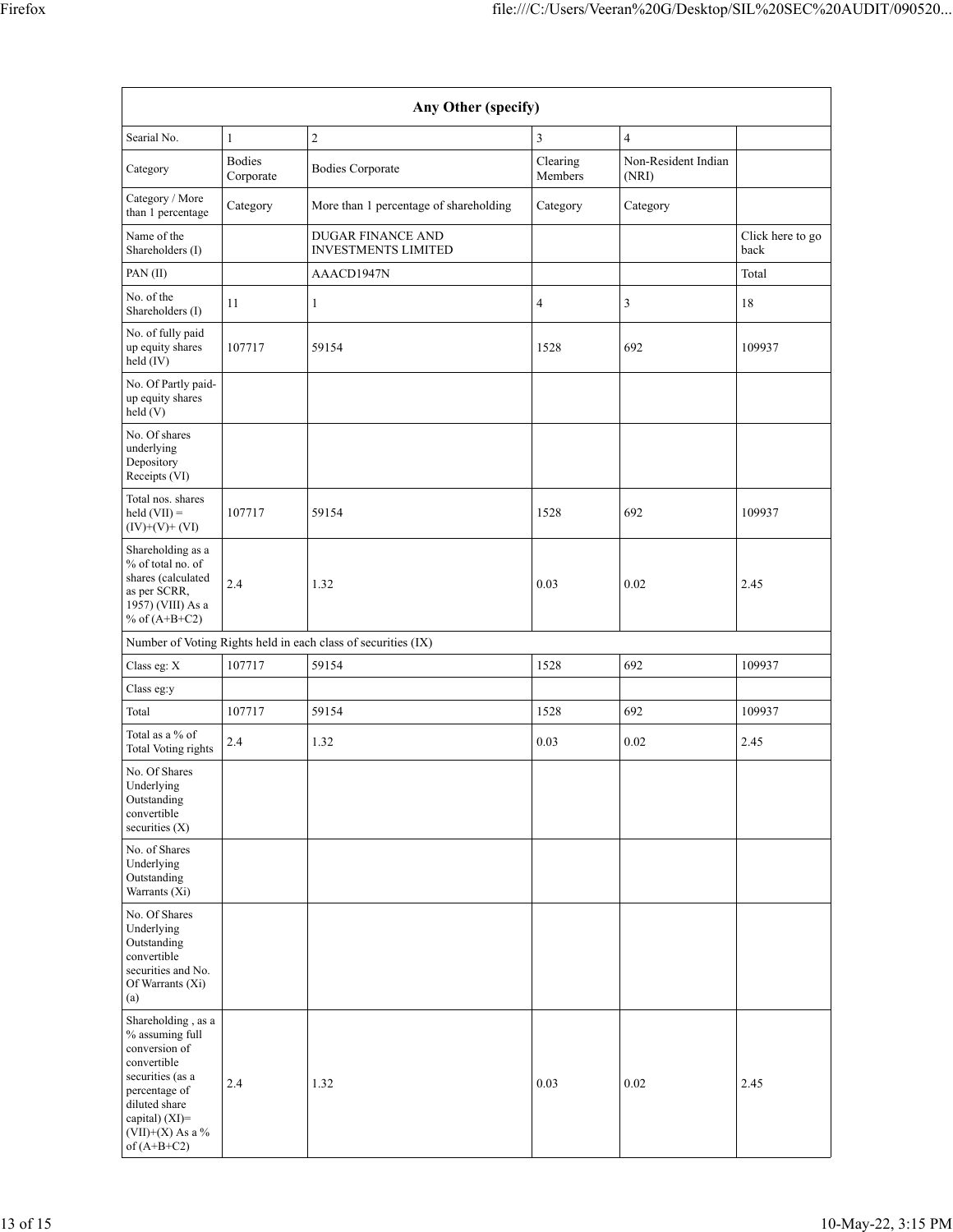| Number of Locked in shares (XII)                                     |       |       |      |     |       |  |  |  |
|----------------------------------------------------------------------|-------|-------|------|-----|-------|--|--|--|
| No. (a)                                                              |       |       |      |     |       |  |  |  |
| As a % of total<br>Shares held (b)                                   |       |       |      |     |       |  |  |  |
| Number of equity<br>shares held in<br>dematerialized<br>form $(XIV)$ | 88817 | 59154 | 1528 | 692 | 91037 |  |  |  |
| Reason for not providing PAN                                         |       |       |      |     |       |  |  |  |
| Reason for not<br>providing PAN                                      |       |       |      |     |       |  |  |  |